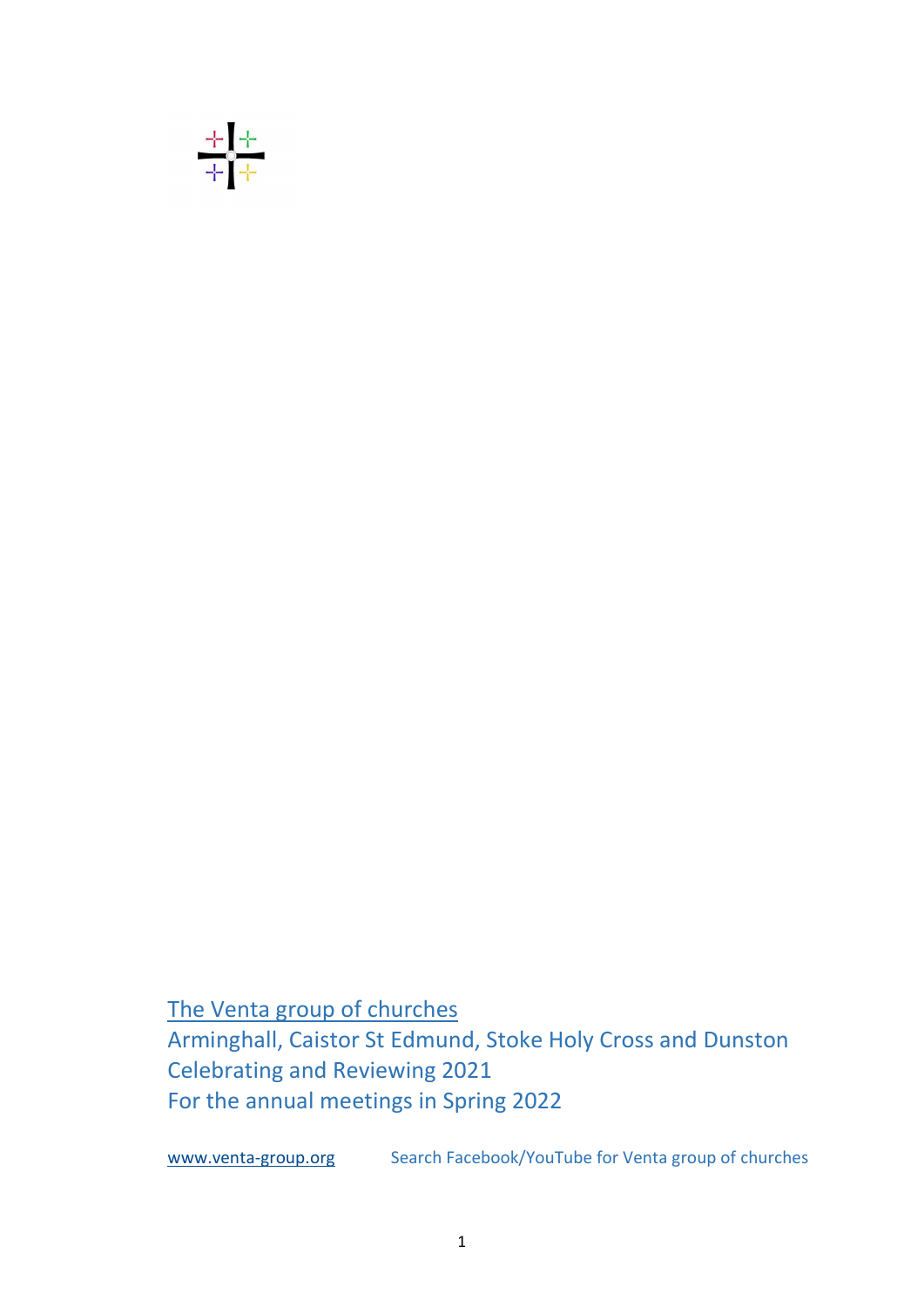| <b>Contents</b>                           |      |  |
|-------------------------------------------|------|--|
|                                           | Page |  |
| Part One: The Year in Overview            |      |  |
| Vicar's report                            | 3    |  |
| Churchwardens' reports                    |      |  |
| <b>Caistor St Edmund</b>                  | 5    |  |
| Stoke Holy Cross with Dunston             | 6    |  |
| Secretaries' reports                      |      |  |
| <b>Caistor St Edmund</b>                  | 7    |  |
| Stoke Holy Cross with Dunston             | 8    |  |
| Part Two: Areas of Mission and Ministry   |      |  |
| <b>Schools &amp; Youth ministry</b>       | 10   |  |
| Homegroups                                |      |  |
| <b>Beech Cottage</b>                      | 10   |  |
| <b>Caistor Lane</b>                       | 11   |  |
| <b>Praying Together</b>                   | 11   |  |
| <b>Children &amp; Families</b>            | 12   |  |
| Worship                                   | 13   |  |
| <b>St George's Dementia Support Group</b> | 13   |  |
| Part Three: Some vital nuts and bolts     |      |  |
| Safeguarding                              | 15   |  |
| <b>Fabric reports</b>                     |      |  |
| <b>Caistor St Edmund</b>                  | 15   |  |
| Stoke Holy Cross with Dunston             | 15   |  |
| <b>St George's Hall</b>                   | 16   |  |
| <b>Deanery Synod</b>                      | 17   |  |
| Finance reports follow at the back        |      |  |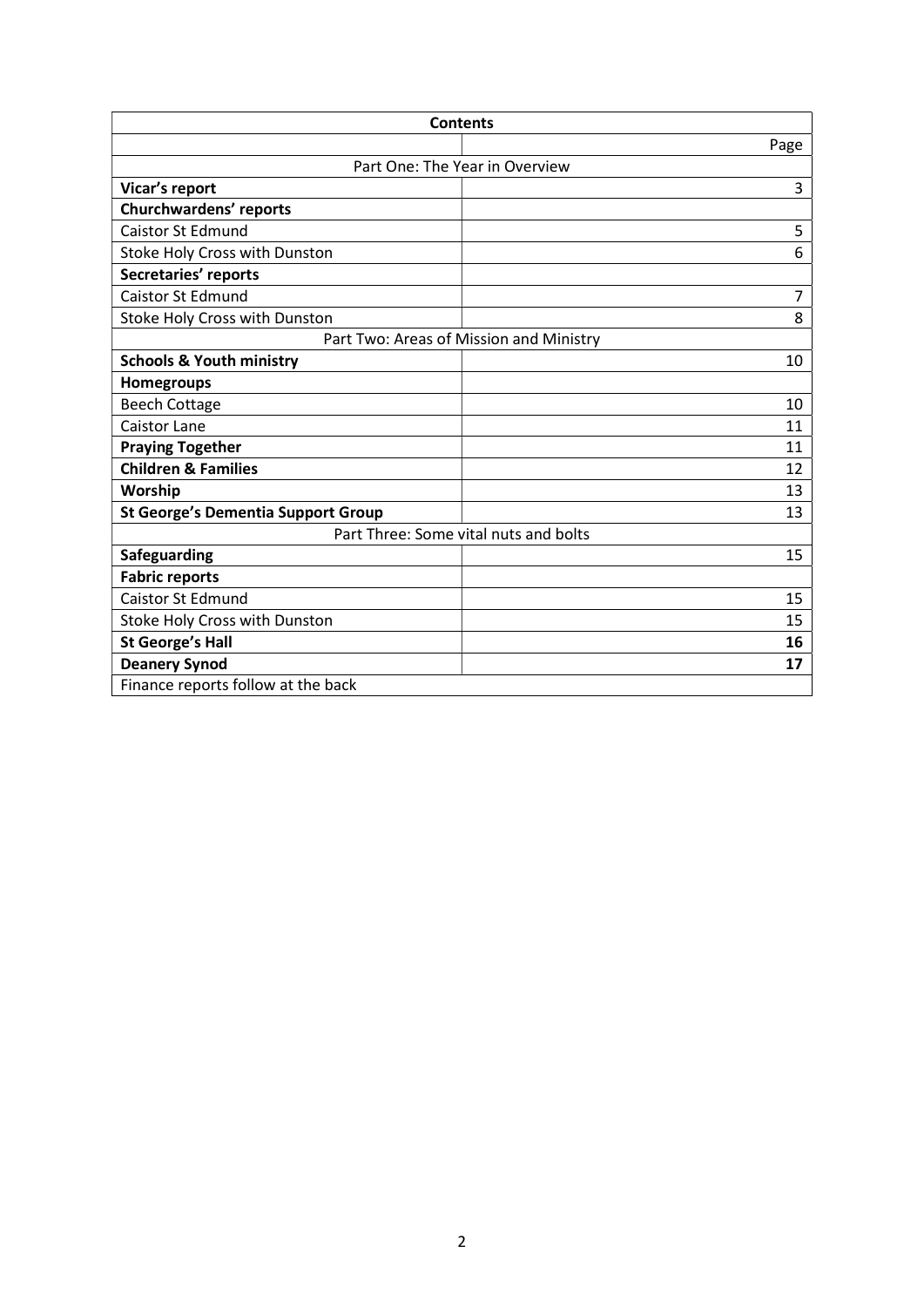## 1. The year in overview

### Vicar's report

Once again, an enormous thank you to all of you for everything that you have contributed to the life of our churches in the past year, much of which you'll see in the pages that follow. Please take the time to sit and read it all over, and take time to thank God for all the good things that you'll notice, and pray for us as we look to follow him into 2022.

As the year started, another lockdown was enforced, and we took the decision to suspend services in person. We didn't let this daunt us, and continued to meet online to pray every morning, and to gather on Zoom and YouTube for worship on Sundays. We're really grateful to a number of friends who recorded us some brilliant talks which we used in our Sunday worship. From there we moved into the season of Lent, and used our time on Saturday mornings as well as on Sundays to explore ways of going deeper with God using some amazing spiritual disciplines.



Easter is always a time of great rejoicing but all the more so this year, as wonderfully we were able to gather at Stoke for an outdoor service on a beautiful Spring day. This followed on from being able to meet at Caistor on Good Friday as well. Easter is always an exciting time in Arminghall because we gather for St George's Day as well, and this year it was lovely to have a number of residents join us in the churchyard, and taking it in turns to ring the bell in the building.

After Easter came some welcome changes, as meeting in person seemed more appropriate again, and we were able to follow the government roadmap to encourage more in the way of **fellowship** for individuals and small groups. Groups for children were near the front of the queue, meaning that Sparklers could resume meeting in the hall after a very long year of absence.

Seeking sustenance in faith in what was a challenging time for everyone, we gazed on Jesus and who he is all through the summer, reminding ourselves of what he is like using words inspired by Paul's description of love in 1 Corinthians 13.

Brilliantly we were able to rediscover something like normal life in the summer and run a **brilliant** holiday club for 30 children over three fun-filled days thinking about the wonderful world that God has made for us.

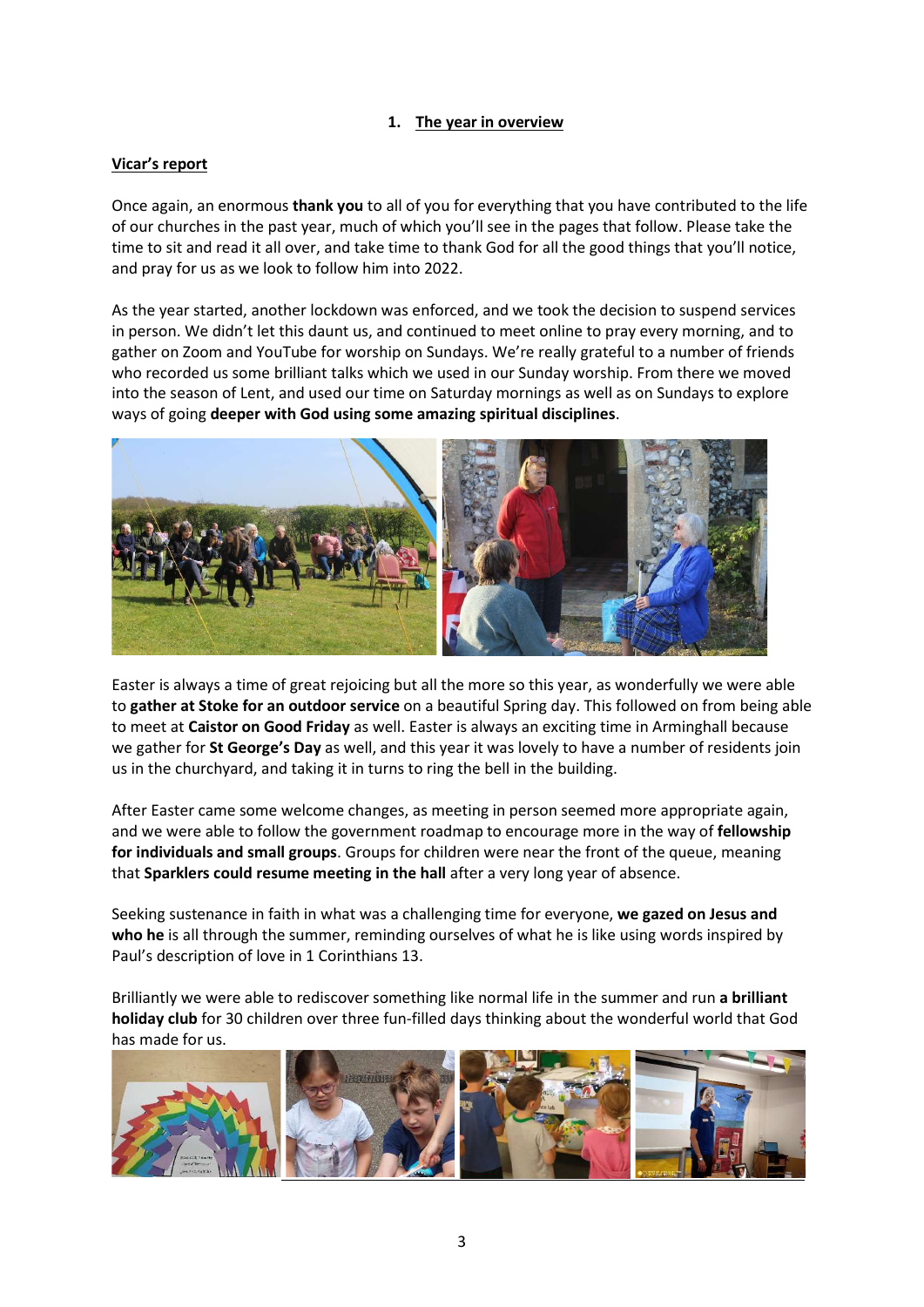The summer brought something new and exciting for us as a family, as for the first time we had a period of sabbatical leave. Cathryn and I had time to do some amazing things as a family, a couple, and as invididuals – below a few pictures of one of my personal highlights, some time on retreat in the Yorkshire Dales in pretty much the warmest week of the year.



Over that three month period some great stuff was going on in the churches here. One of those was the fruit of much preparatory work and prayer over many years, and the fulfilment of a journey we had clearly seen God leading us on, as we began partnership with Youth for Christ and their youth worker Gary Watson. Gary worked with us on assemblies and the holiday club before launching in evening meeting in the autumn. This grew rapidly over the first few months to the point that we now have about 25 young people on the books, and often up to 18 now meeting weekly on a Thursday. Many thanks to Gary, Lyn, Tom and a huge team of volunteers for all that you have brought to this. Gary and Lyn have been able to run games sessions in the school alongside this.

Alongside this we had approaching 20 members of our church and wider community coming together to form a choir that sang at all of our Christmas carol services this year, which was an absolutely brilliant thing. We also began a monthly get-together for people who might feel in need of company to drop in for coffee at the Church Hall.

A huge amount goes into covering a sabbatical even just to keep things running "as usual" – not that those words really apply any more – so for things like this to bubble up and grow as some of them did is a sign of God's faithfulness, a willingness from lots of people to courageously follow the way his Spirit is leading, and in the end quite a lot of hard work. I want to say a big thank you to Lyn, the wardens, and our administrator Carolin, and to all of you for everything else you picked up – and have not necessarily put straight back down again!

I'm so proud of the way that we all continue to find ways to see lives and communities transformed by sharing the love of Jesus. I'm so encouraged by the way that you long to be disciples who make disciples, to engage in all kinds of evangelism to bring people to Jesus, and are determined to find new ways to connect with community and create community of our own. We're so aware of the need as we move into 2022 to press into all of these areas once again, and especially in seeking out ways to connect with families in our community, including those we feel we've lost touch with a bit through the pandemic.

God has started some great things, and there is much to be thankful for. But we know there are challenges as well, and so we hang on to God's amazing promises, including the one which reminds us to "be confident that he who began a good work in you will carry it on to completion until the day of Christ Jesus."

Thank you so much, everyone

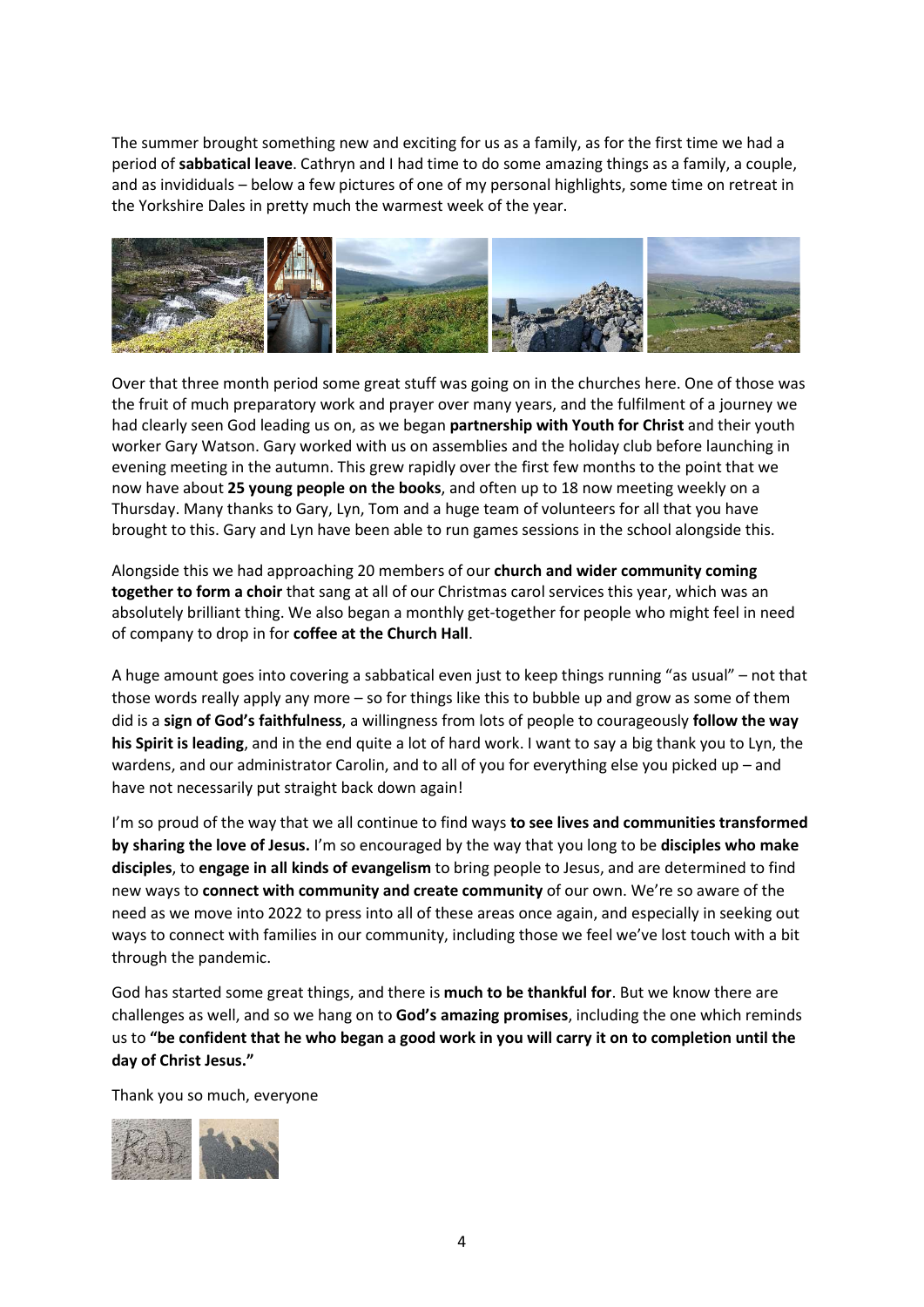## Churchwardens' reports

### Caistor St Edmund

At the start of 2021, we had been hoping that the end of the pandemic would be in sight. Instead in January we were back in lockdown due to the alpha variant. At the same time we witnessed something amazing when the vaccination campaign was rolled out across the country, giving us hope.

The impact on our church life was that we were once again meeting together on zoom for our church services and other meetings. Thanks to everyone who helped to make this possible. By Easter we were able to meet outside. On Good Friday some of us walked with the cross from Stoke Holy Cross to Caistor St Edmund Church, followed by a service in the churchyard. Easter morning dawned with beautiful sunshine and we celebrated Christ's resurrection in the churchyard at Stoke Holy Cross.

By June we were able to start services in the church building, and during the rest of the year we had Praise and Worship on the first and Holy Communion on the third Sunday of the month, whilst observing appropriate measures like social distancing and wearing of masks.

The Remembrance service in November was very well attended, as was the Carol service where we enjoyed listening to the newly formed community choir. We served refreshments before or after these services and enjoyed meeting new people and reconnecting with others. Attendance at the regular services averaged between 5-10 people.

We managed to keep the church building open to the public on Wednesdays and Sundays during the first half of the year. In the autumn we were open every day again, thanks to the help of our volunteers. Many people come into the church building each week, leaving comments in the visitors' book, writing messages on the activity sheets and putting prayer requests in the box. There is also a box with donations for the food bank in the porch.

In the second half of the year we were able to start some social activities. We had Cream Teas on five Sundays during July and August. We are very grateful to all the helpers, some new ones and some returning after the pandemic. Many people came and enjoyed the excellent scones and the opportunity to chat and meet up with friends. Half of the profits were donated to the Vidyal Trust, helping elderly and sick people in India.

During the pandemic, many of us reflected on the importance of our local community and helping neighbours and friends became something of great value. Lia and Jani visited the majority the homes in the village during the summer, with the aim of making contact and finding out how people had fared. People were very friendly and welcomed our visit. We found several small local groups had got together and looked after each other during the pandemic. We asked people whether they would be interested in doing things together as a community and received many affirmative answers. As a follow up from this we have started, in a small way, with organising a few gettogethers and community walks. We hope to gradually expand this as appropriate, with some of the activities taking place in the church. Together with the Parish Council we are also planning to have a street party during the Queen's Jubilee.

We are considering the future of our church building and thinking about how, in addition to our services, we can make use of it for the village community and the many visitors who walk around the Roman Town. We are right at the start of this process and will report on it as we progress further along this path.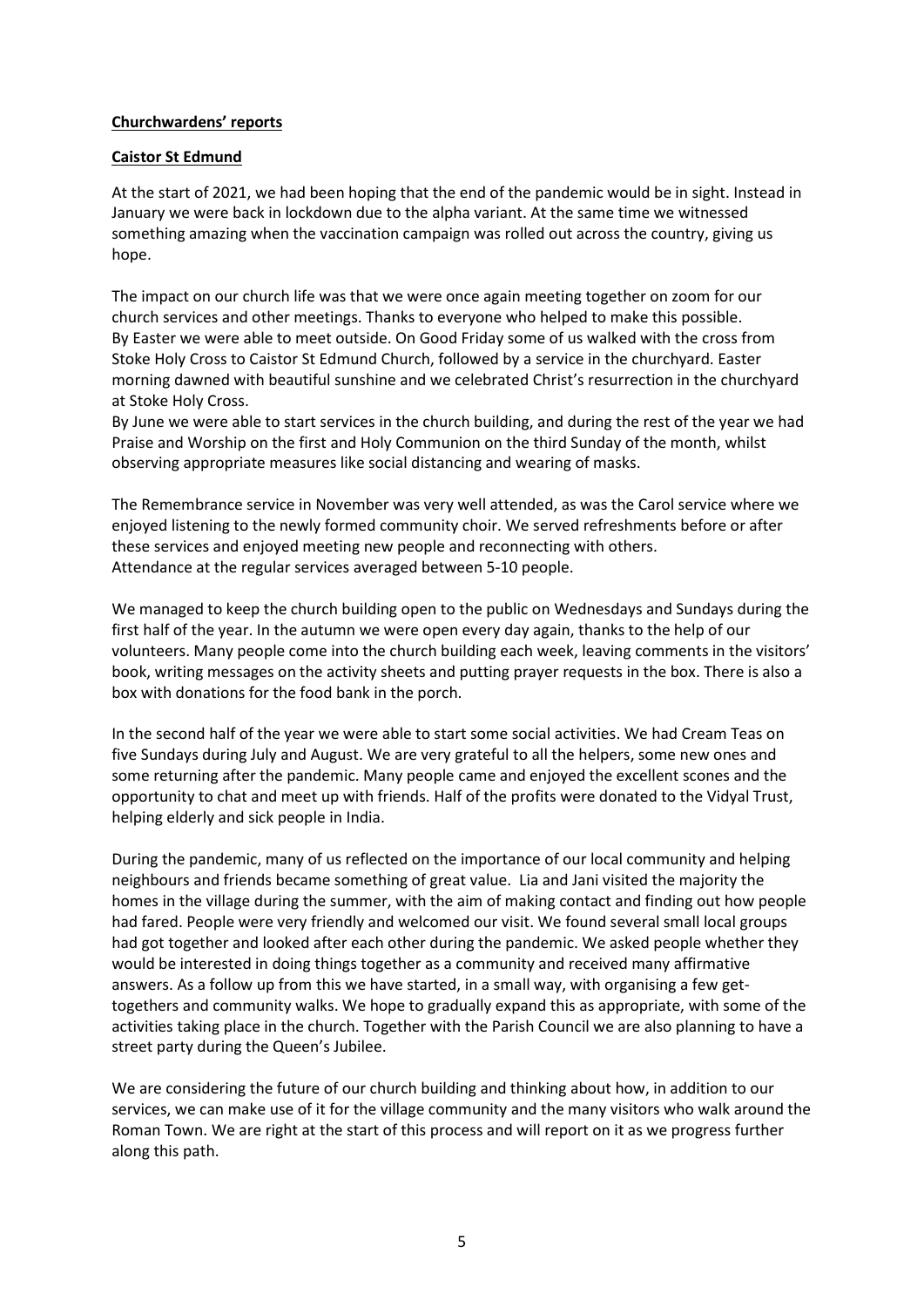We would like to thank all those who have helped to keep things going this year, in particular those who

- Plan and lead a variety of services
- Clean the church
- Arrange beautiful flowers
- Play the organ
- Unlock and lock the church
- Maintain the churchyard and its surround

We also thank our Treasurer, David Spurgeon who looks after the finances presenting very clear accounts and Louise Collins who, as Secretary looks after the PCC administration.

We look forward to working together with our community to shape the future of our church building and the life of our church. While we face challenges such as the low attendance at our services, we are also excited and grateful for the many good things that have happened and we ask God's blessing on our life together as a church and village community.

#### Lia Day and Jani Wymer

#### Stoke Holy Cross with Dunston

Have you seen the sketch in which Michael McIntyre plays the role of an imaginary fortune teller in 2019 who is telling his visitor (also played by Michael McIntyre) that 2020 might not work out the way he expects (due to the pandemic)? He'll no longer be a successful comedian and instead will be a substitute teacher and amateur hairdresser. McIntyre mentions how excited he is to be going on a safari with friends in the summer, only to be told that the most exciting trip he'll make in the next 12 months will be a visit to the garden centre. Oh and don't expect too much from friends now – they're not going to come within 2 metres of you! The humour kept flowing, all with the benefit of hindsight of course. Now imagine if the fortune teller had continued to predict that the safari holiday would also not be happening in 2021 and that he'll have the opportunity of another year to develop his career as a substitute teacher!

And who would have believed it if we'd been told that for much of 2021 restrictions on meeting in Places of Worship would continue. We do regret how these impacted those celebrating weddings or mourning the passing of loved ones. But even when government restrictions were eased, we have had to keep in mind that many in our congregation are in higher risk categories and so we continue to keep a few precautions in place. And praise God! Throughout the whole of the pandemic we have not lost anyone in our church family to the virus. We do thank God for his protection and many blessings. We serve the living God, the ruler of heaven and earth. He who is mightier and more powerful than any virus, and who holds our lives and the world he created in his hands. Let's praise and worship the King of Kings and celebrate his amazing blessings…..

The early weeks of 2021 were cold and raw and, when the church boiler packed up, no one felt like worship! Even more so because as we solved one problem, we found another, and then another…. Finally we got to the root of the problem – forgive the pun – the drainage pipework taking waste water from the church roof near the boiler house had become a highway for tree roots – packed so tightly that the pipes were effectively completely blocked. So the waste water from the roof was pouring into the boiler house instead and the pump there (which was supposed to remove flood water) simply piped it back into the same blocked network of pipes. Once again, Roy Harding came to our rescue and responded quickly to lay a new drainage channel. And thank you to the church members who so generously dipped into their savings to pay for the urgently needed repairs.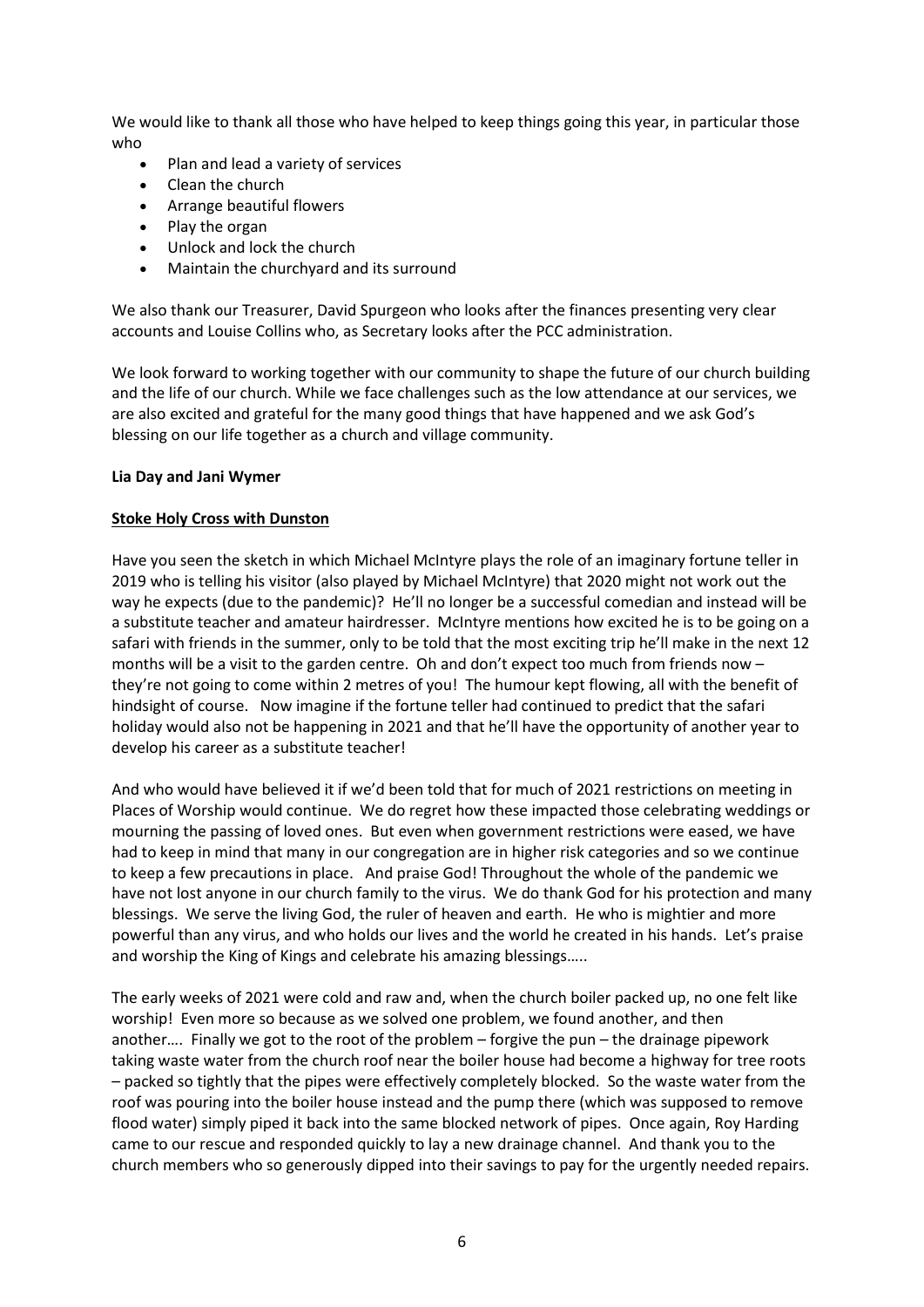2021 saw us redouble our efforts to progress the building works identified in the quinquennial report. For some time progress was on hold due to lack of funds and so we embarked on a coordinated effort to raise funds – in response we received a number of charitable grants, in addition to some unexpected and very much appreciated gifts from our church family and the village community. We now have sufficient finance to progress the bulk of the repair and redecoration work and there is one more challenge to overcome – the availability of contractors, who have never been so busy as now. Nevertheless we are hopeful to progress the remedial works sometime in 2022. Our sincere thanks go to the Carrington family for their diligent work in securing grants for these much needed works.

Churchyard maintenance has always been a challenge in rural village churches and has relied on the willingness of a very small number of people who are willing to give of their precious time. Thanks must go to Andy Driver for leading a team including Anna Lipp, Chris Lawn, Roy Harding and others. We estimated that their time would be worth several thousand pounds if we were hiring external contractors. In addition to their voluntary work, we have also employed specialists to help with tree management and other areas of concern.

The latter part of the year saw our vicar Rob taking a much needed sabbatical. During which time a team of people helped to keep church running and even launched new initiatives in the shape of a new youth group and community choir, both of which have been well received. Our sincere thanks go out to all those who have helped during this time.

## Andy Harding

## PCC Secretaries' reports

#### Caistor St Edmund

#### **Background**

Caistor St Edmund with Markshall PCC has the responsibility of co-operating with the incumbent in promoting in the parish the mission of the church, be it pastoral, evangelistic, social or ecumenical. It also has the responsibility for the maintenance of Caistor St Edmund Church and churchyard.

## Membership of the Parochial Church Council (PCC)

The following people served on the PCC from the date of the 2021 APCM: Incumbent: The Reverend Robert Baker (Chairman of the PCC) Churchwarden: Jani Wymer (Electoral Roll Officer; Deanery Synod rep) Churchwarden: Lia Day The Reverend Lyn Marsh Elected members: Louise Collins (Secretary) David Spurgeon (Treasurer) Brian Day

### Church Electoral Roll

At the end of the year, there were 34 people on the electoral roll.

#### Church attendance

The first few months of 2021 again saw a disruption to the pattern of services as a result of the pandemic.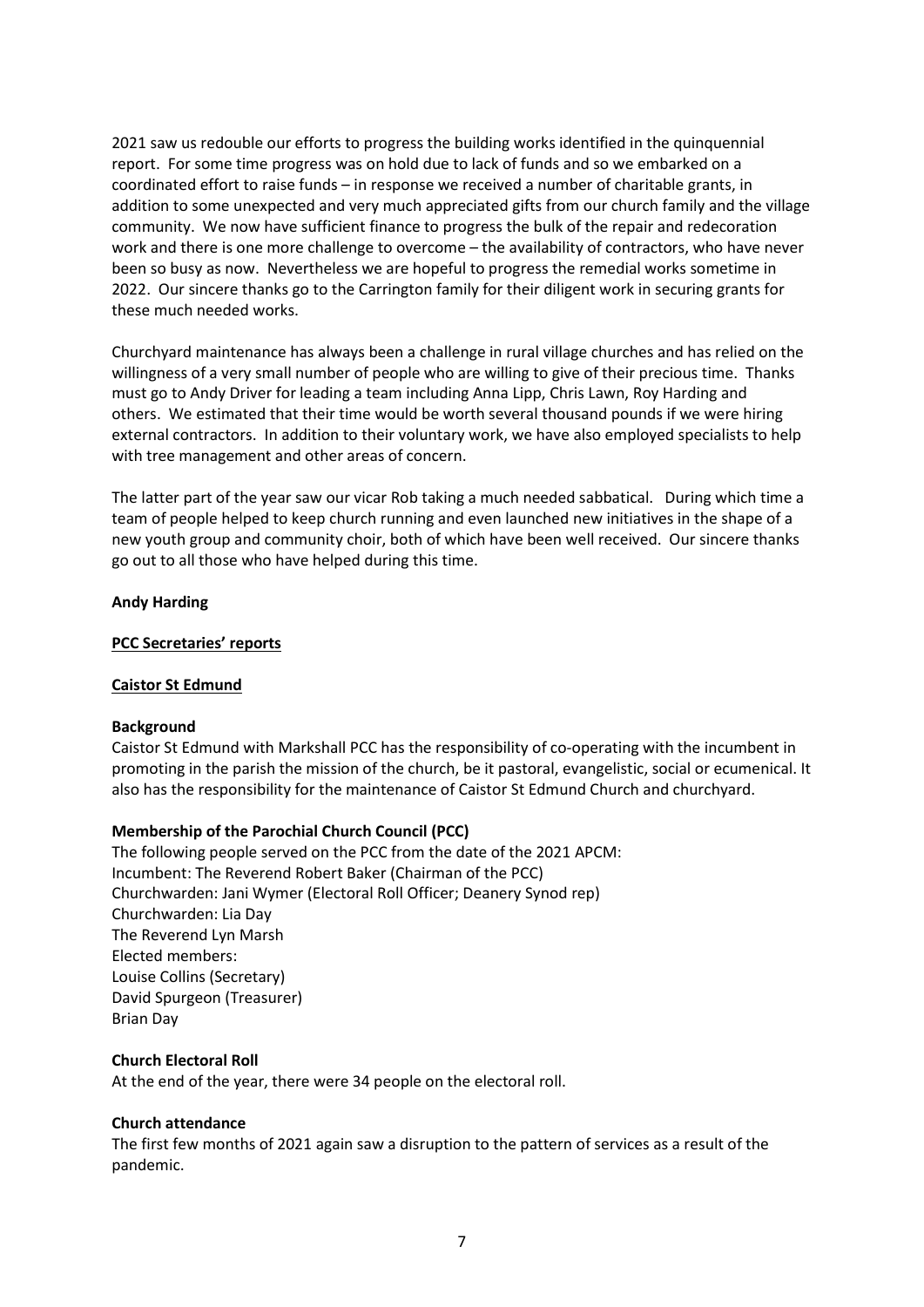From late May onwards Praise and Worship and Holy Communion services resumed, with a service usually taking place every other week.

### Services

Holy Communion: 6 services with an average attendance of 7. In 2020, average attendance was 11; in 2019, it was 10; in 2018, it was 15. Praise and Worship: 7 services with an average attendance of 7. In 2020, average attendance was 14; in 2019, it was 16; in 2018, it was 10. During 2021, there were 4 special services with the following attendance: Good Friday Service: 29 Remembrance Sunday: 33 Carol Service 58 Midnight Mass 14 There was one service of thanksgiving for a wedding.

#### Louise Collins

## Stoke Holy Cross with Dunston PCC

Stoke Holy Cross with Dunston PCC has responsibility for both Stoke Holy Cross and Dunston churches.

#### Membership

During the year the following people served as members of the PCC:

| Incumbent:               | Rev Rob Baker Wardens | <b>Mrs Viv Carrington</b> |
|--------------------------|-----------------------|---------------------------|
| <b>Assistant Priest:</b> | Rev Lyn Marsh         | Mr Andrew Harding         |

| <b>Elected Members</b> |  |
|------------------------|--|
|                        |  |

**Mrs Eostre Caswell (Secretary)** Mr Henry Caswell (Treasurer)

Mr David Carrington Mr Andrew Driver (elected in September 2021) Mr Roy Harding (Fabric Officer) Mrs Veronica Wilson

#### Church Attendance

The number of members on the Church Electoral Roll will be advised at the meeting. It has been impossible to work out any average number of attendances at Stoke Holy Cross church for the year 2021 because of the ongoing impact of Covid. Venta Group Services were held weekly on Zoom for several months, as well as being available on You Tube. There were a few occasions when it was possible to worship outside in the churchyard, as well as inside the church. Since the summer of 2021 services have been resumed in church and masks have continued to be worn.

#### Review of the year

The PCC met ten times this year.

- The PCC is working together to enable our wider church family to achieve our vision to see lives and communities transformed by sharing the love of Jesus.
- Rev Rob Baker was on sabbatical for three months during this year; Rev Lyn Marsh led the PCC meetings during this time.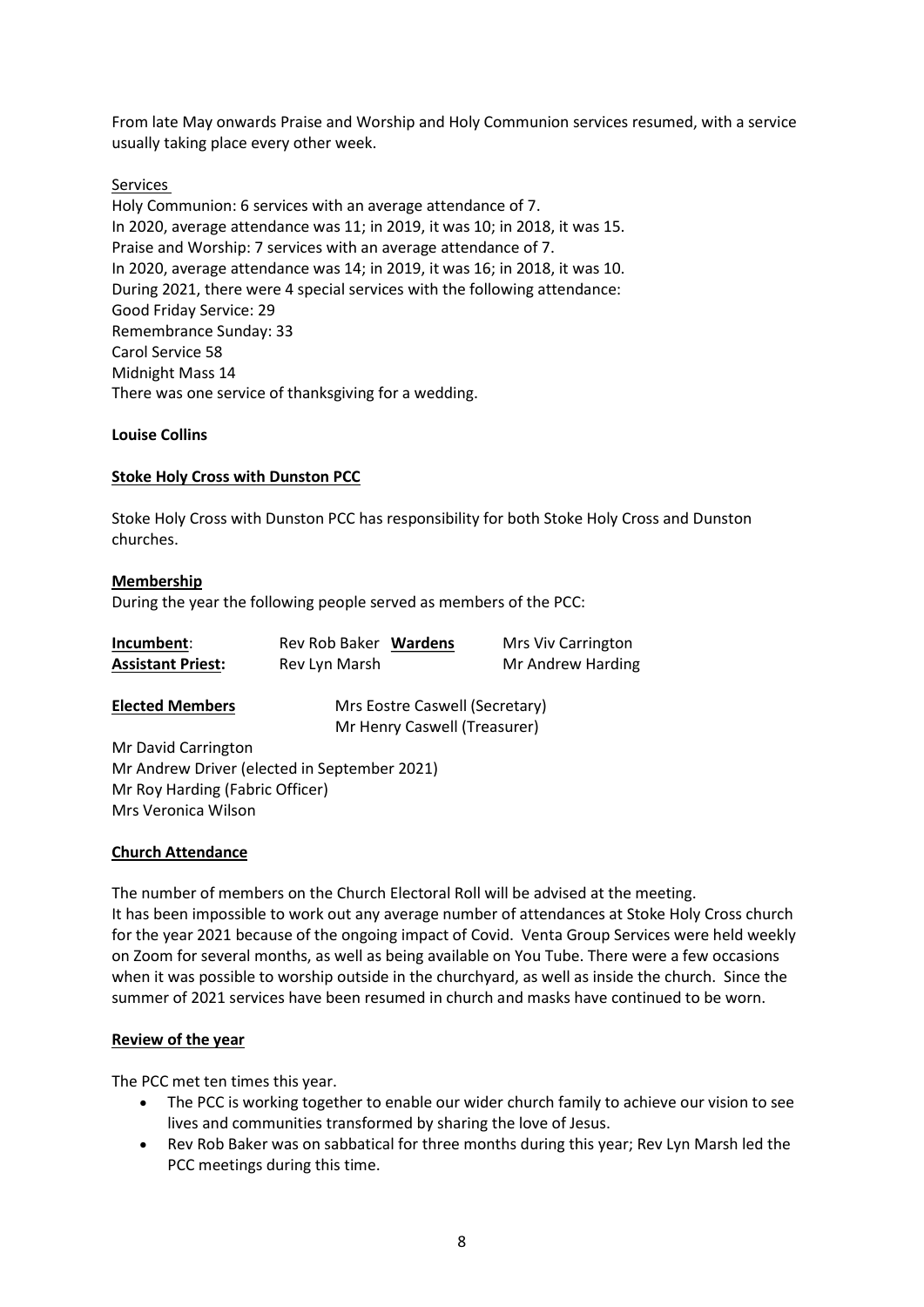- Many discussions have taken place on the state of the finances and the importance of regular tithing by church members.
- There have been continuing discussions about the state of Dunston church because of bats; Natural England have agreed to fund works to contain the bats in the roof spaces and the tower including putting bat boxes in the tower.
- The church continues to partner with Tearfund to support the Diocese of Kilimanjaro.
- It was agreed to look at a different area of ministry each PCC meeting.
- It was reported that the administrative assistant sadly had to resign for health reasons.
- A safeguarding update and follow up on GDPR was received.
- Another successful quiz evening was organized by Andy Harding.
- Viv and David Carrington continued their successful plant sales.
- The importance of prayer has been continued to be regularly emphasized, including praying the LYCIG prayer for church growth.
- Difficult decisions had to be made during the Covid epidemic as to the best way forward for holding services; for part of the year Sunday services were held on Zoom and were also available for access on You Tube.
- Detailed fabric reports on remedial works needed, particularly for Stoke Church based on the quinquennial report, as well as for the church hall, were received from Roy Harding and Andy Harding
- Considerable time was spent on considering the best way forward with youth work; the decision was made to employ a part-time youth worker for four hours a week
- A proposed Welcome Leaflet was considered by the PCC.
- An updated risk assessment report was received from Andy Harding.
- The decision was made to fell the copper beech tree in Stoke churchyard, as it had been looked at by a tree expert and deemed unsafe; work was also carried out on trees in Dunston churchyard with the work being overseen by Andy Driver.
- Time was spent discussing Open Gardens to be held in 2022.
- It was decided to continue ongoing Morning Prayer meetings on zoom.
- Consideration was given to implementing Kintsugi Hope training; Lyn had hoped to carry this out but time pressures have not yet permitted it.
- It was agreed that the new administrator would update the GDPR policy.
- A great deal of input was given about how to open up church buildings for worship during the Covid epidemic.
- Time was spent on planning Christmas activities and services; many changes had to be made because of Covid.
- At every meeting time was given to worship, prayer and thanks.

#### Eostre Caswell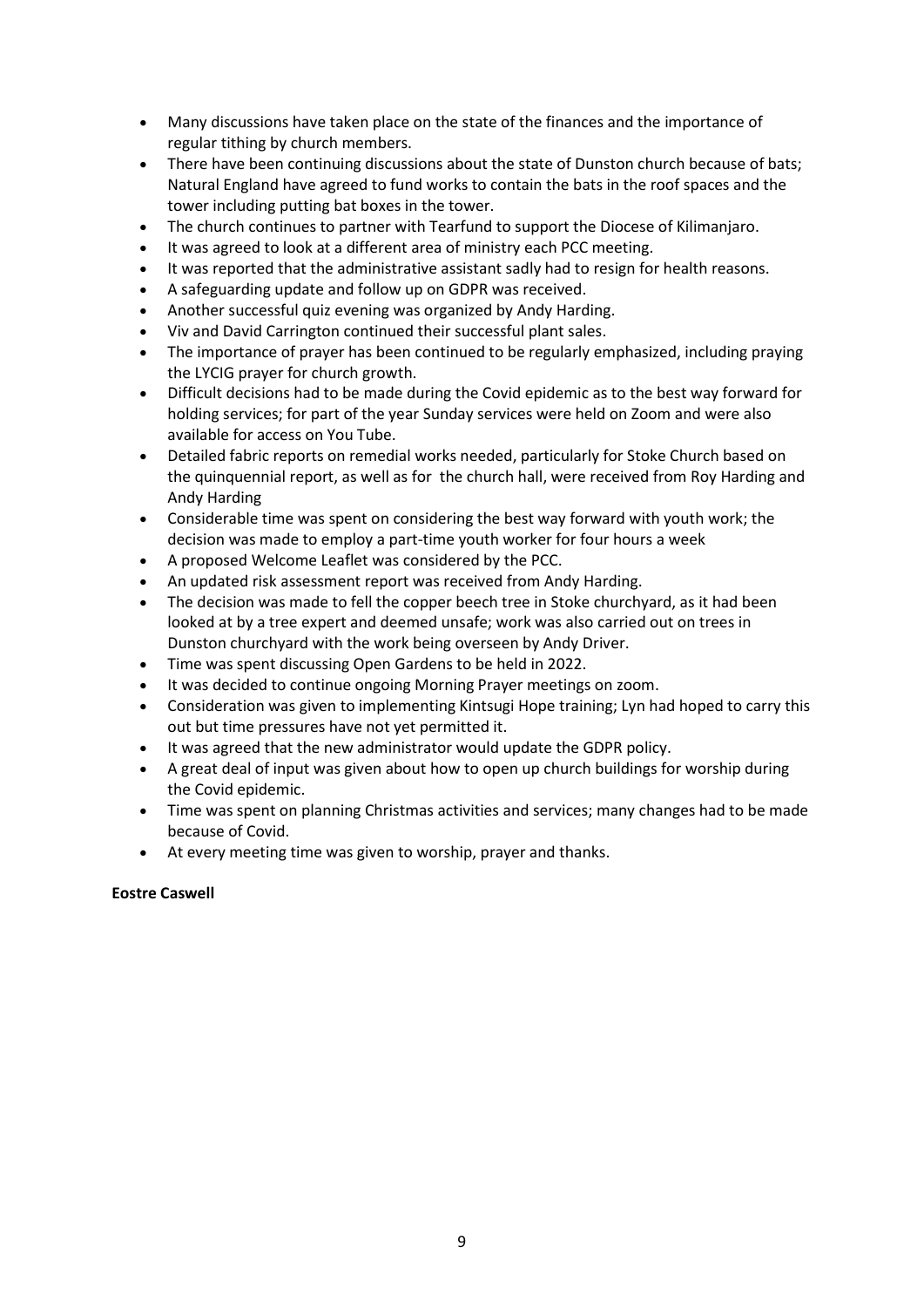## 2. Areas of mission and ministry

## Schools/Youth Ministry

God has been faithful. We continue to be welcomed into the school community and were particularly pleased that in the autumn, we were once again able to go into the school once more and lead assemblies. The school has been cautious and has been working for most of the year in year bubbles so assemblies have been to a smaller audience, but nevertheless, we have been able to follow in Jesus' footsteps to talk to children.

Rob and I were pleased to welcome Gary Watson onto the assembly team during the course of the year, initially in making videos with Rob and then from September to go into school. While Rob was on sabbatical the opportunity also arose for Gary and me to support a teacher at the school to run a games club in one of the lunch times.

I continue to serve as Chair of governors at the school, a pleasure and a privilege but also costly in time in order to do a good job. Staff have been under immense pressure, particularly Headteachers with changes being made by government needing quick reaction on the ground during the pandemic. I would be very happy to talk more to those who are interested to know more about the work of governors, how you can support me with prayer and becoming a school governor.

In September, we were pleased to formalise Gary Watson's appointment as a part-time youth worker for the church. We advertised a new club on Facebook and through invitations at Framingham Earl High and Stoke Holy Cross primary schools invited years 5-11 to come along. We started with 3 meeting on a bi-weekly basis but each week more were added so that by the end of December, we had 25 on the books, had agreed Embers would be our name and a regular attendance of 18 were meeting weekly. We ask the young people for suggestions of what to do and try and accommodate as many of them as we can, however, sometimes we need more helpers to ensure safety and to enable fruitful conversations to happen.

Thank you to all those who have helped on or behind the club nights – especially Barbara, Andy, Carole, Hayley, Eostre, Henry, Jan, Viv, Helen, Gary M. Also Tom for bringing the Tracks van.

None of the above would be possible without prayer. Thank you to those who pray please carry on and if you're unsure of what to pray for, just ask. God has been faithful and has done far more than we could ever imagine, praise the Lord.

#### Lyn Marsh

#### **Homegroups**

## Beech Cottage

We have continued to meet, albeit in a different way, but with more members in 2021. After finishing Mission-Shaped living at the beginning of the year we carried on meeting for prayer and support on Zoom until March. When the weather improved between April and July we took it in turns to meet physically in a group of 6 in David and Viv's garden/conservatory. A few of us at the same time, joined in the training course provided by Norwich Youth For Christ, in preparation for the launch of the youth ministry in the Autumn. We then met on a monthly basis on Zoom again in the autumn, reading the book Bouncing Forwards, with different people leading the sessions.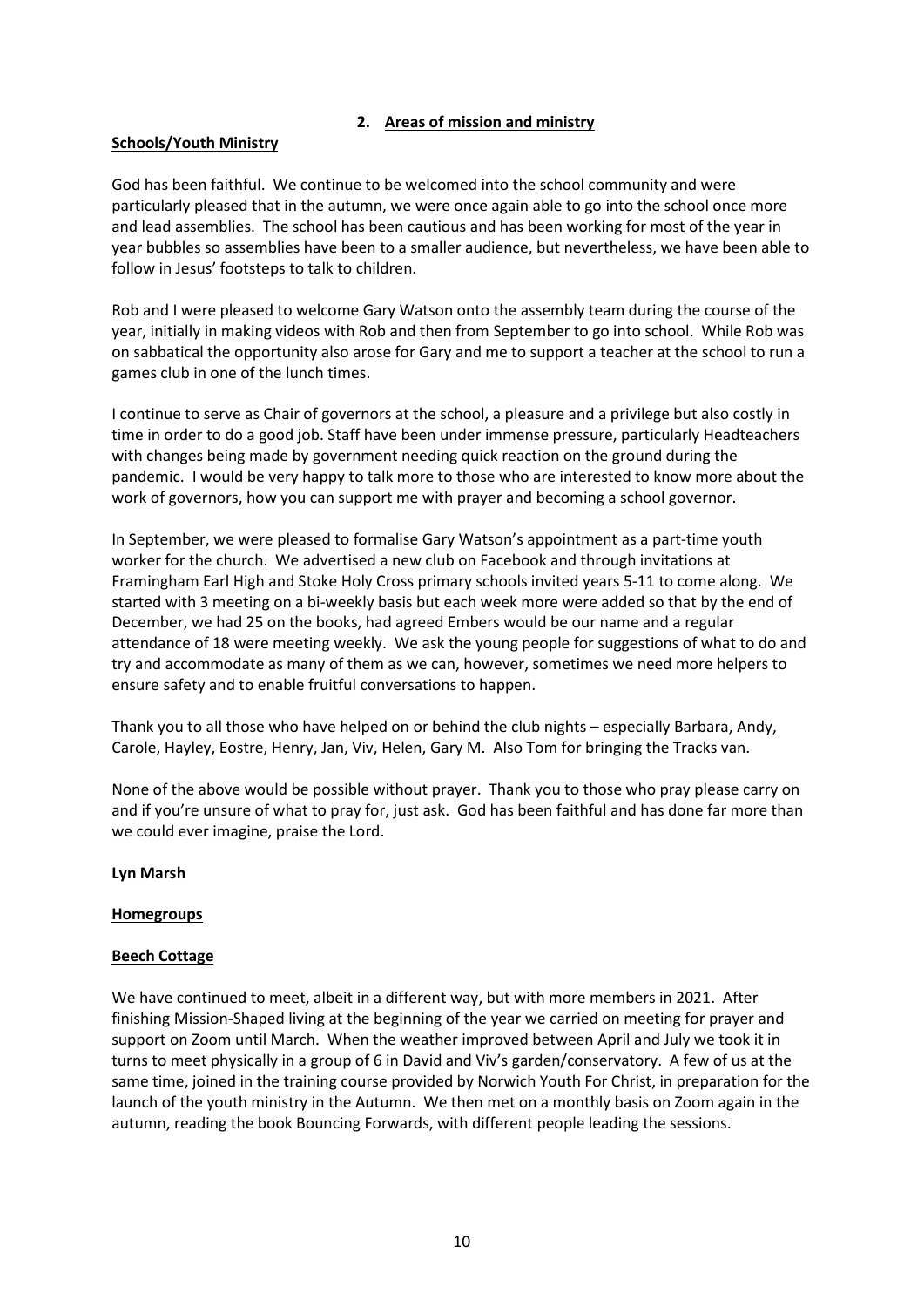During the course of the year, I shared with the group that I felt God wanted us to provide a space for people to meet each other, to chat and be alongside those who had been isolated due to the pandemic, to build community. This resonated with several members of the group. So later in the year we started Coffee and chat in the Church Hall and invited specific people who had contacted us asking if there was anything "going on", or who we felt would welcome the opportunity to meet in a small group. Coffee and chat occurs once a month, attracting up to 10 people (but not necessarily the same people each month!) and since the beginning of 2022, we have now started to invite more parishioners along.

Thank you to all the members of the group, each one contributes something whenever we meet but particularly thank you to Viv and David who have opened their home/garden to us, when the weather permitted.

#### Lyn Marsh

## Caistor Lane

Last year we started this report with the statement : 'Usually there would be accounts of all the things which have happened in 2020 but it definitely was a very different year indeed' and this 2021 report could start in exactly the same way because of the various lockdowns from the pandemic.

During the year the majority of meetings have been online on zoom, though we were fortunate enough to spend one summer evening together in Roy and Jan's lovely garden. There have also been other occasional in-person get-togethers.

As a homegroup we decided to look again at Pete Greig's course on Prayer; this proved to be a great input for meetings together on zoom. The course also encouraged many discussions and hopefully encouraged us to pray more. Even with all the limitations of lockdowns, people have been praying for others when out on walks, on phone calls and when there have been deliveries at the door. We continue to encourage each other in outreach in a way which works for each of us as individuals and, most importantly, letting others know that Jesus loves each and every one of them.

In the midst of everything, we have continued in our homegroup's financial support of a young child living in poverty in India. Our funding pays for her education, as well as her overall wellbeing, through the charity Dignity Freedom Network, which works for the poor, the marginalised and the outcasts in South Asia.

In this second difficult pandemic year, some homegroup members have struggled with meeting on zoom and have chosen not to join in. This is fully understandable and we look forward to the time when we can meet together in person and celebrate all the good things which our amazing Lord has done for each and every one of us.

#### Eostre and Henry Caswell

## Praying together

We have been excited to continue our daily prayer meetings, which were such a success when they started during the early lockdown last year, and have continued to be a place of intercession, blessing and fellowship as we have called out to God together.

We have made a slight change so that we no longer meet on Mondays, but continue to gather Tuesday-Friday at 9, and a lie-in to 10am on Saturdays! Our prayers have been for everything from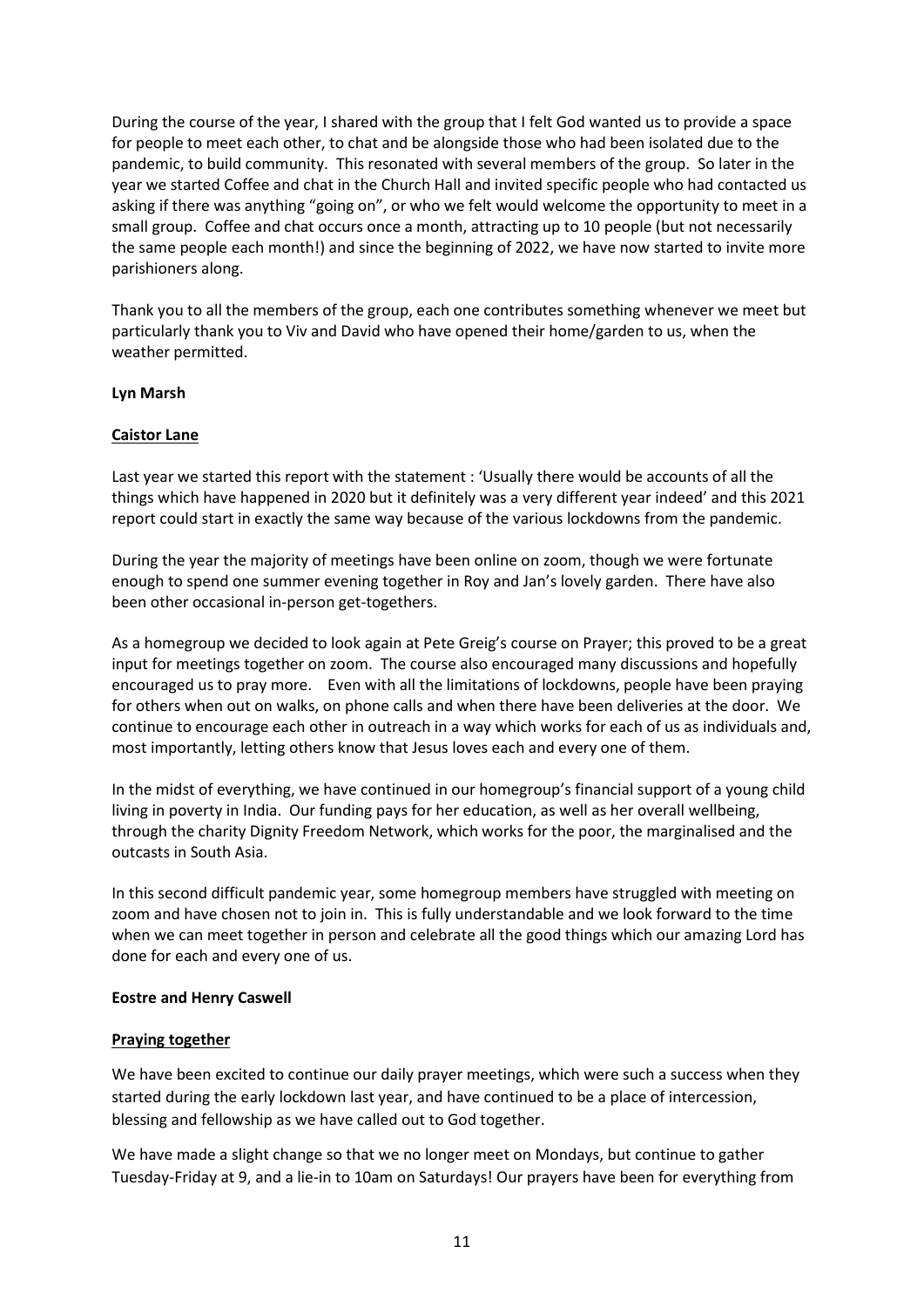the big picture of Covid and the wider world, to all the things affecting our lives as local church and as individuals. We are careful to pray for things happening in the communities on given days, and for people we know and love who don't know Jesus.

A couple of us heard separately from God that we should work through the bible in a year, and so over a period of 12 months we are using selected readings from all the Scriptures to do just that.

This is real teamwork, with different people taking on a different day of the week, so we tend to get a variety of styles as well. I'm really grateful to everyone else who has led, and all who join in regularly, whether most days, or at particular times in the week. That's especially true thinking of the way the praying continued through my sabbatical between August and November.

#### Rob Baker

#### Children and families

In early 2021 our ministry to children and families again looked different from previous years, as we took the decision to suspend Sunday worship in person between January and Easter. We wanted to continue our commitment to provide for children every week, and continued our LightHouse family videos which we had begun in November 2020. At the same time as this, we provided bags of material for families to use at home to engage with the videos we were putting on YouTube. Some of these videos got views well into double figures, meaning a good number of families were engaging with them.

At the same time, Sparklers continued to meet on Zoom every Tuesday morning for stories and songs and other lovely things, and we went on providing a bag every month for up to 15 families.

After Easter we were able to increase meeting in person, introducing family events in the church building, Sparklers in-person sessions for a small number of families, and starting to offer a children's group every Sunday morning alongside our morning service at Stoke.

A wonderful highlight of the year was the **Holiday Club**, which ran again at the school in the first week of the summer break. We had approaching 30 children who joined us for three days of great activities, stories, drama, crafts, sports songs – all getting us to think about what it means that God made the world, and all of us, and loves us so much that he sent Jesus for each of us. It was such a blessing to be able to do this after a tricky time trying to find ways to minister to children, and we're really grateful to the school for allowing us the space to do this.

Cathryn has continued to meet to disciple women in a range of ways – socially outdoors, one to one for walks, meeting up online, individuals at home where regulations have allowed. Rob has met up with men one-to-one as well over this period. Cathryn gathered a group of women from Sparklers, her discipleship work, and other contexts for a craft event in the hall before Christmas.

Immediately following the Holiday Club we were on sabbatical leave until the early part of November, and we are especially thankful to all the amazing helpers who ran Sparklers all through the autumn, and stood ready to welcome children at our Sunday morning service at Stoke.

At Christmas, we had a number of children and families from the school join us for our Stoke carol service. Some children came who were connected with the community choir members as well. Some of the same families came back again for the crib service on Christmas Eve. There were also families present at the Caistor and Arminghall carol services.

Moving into 2022, some key aims for us are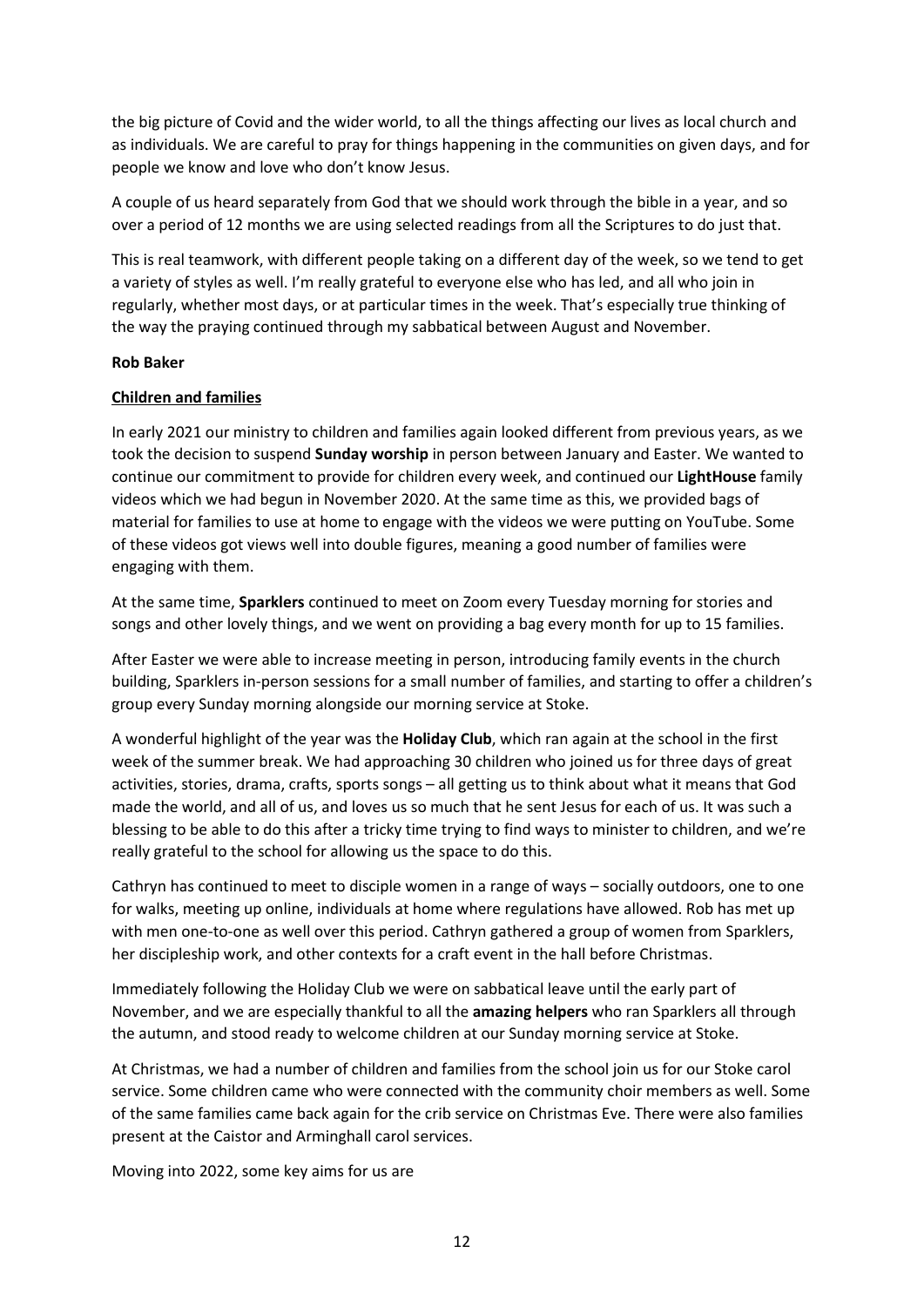To have in-person worship engaging children and families every week in the group

To have a core of 5 families at the heart of our worshipping life as a church

We'd really value your prayer for this ministry, and your continued listening to God as we strive to hear what his Spirit is saying to us about it.

## Cathryn & Rob Baker

## Worship

We're so grateful that God has come close to us through Jesus, and for the privilege of worshipping him in Spirit and in truth. Again in 2021 this looked rather different from the way it had for many years before.

As we entered lockdown in January 2021, and took the decision to suspend services in person again, we were grateful for a wonderful selection of worship videos, many recorded by our musicians here, and some others we supplemented them with, which enabled us to meet with Jesus as we sang.

When we were able to gather in person, for much of 2021 we were asked not to sing, so it was a great blessing to be allowed to again, albeit with masks on for most of the year. One advantage to all being in our separate homes is that we were at least allowed to do that! It made us all the more grateful for the amazing gift that singing together is as we inspire faith in each other as well as worshipping God ourselves.

As the year progressed there was more call for live worship, and so our brilliant musicians got back into action, and we're really grateful for their contribution throughout the rest of the year. The Christmas services were a special highlight this year, with an amazing contribution from our community choir. We're so grateful to all the hard work so many people put in to making it such a success.

We're hoping and praying for no lockdowns next year, some new developments for the choir and all our musicians, and for lots of great opportunities to glorify God with our music as we gather together.

#### Cathryn Baker

## St. George's Dementia Support Group Report 2021

The users and volunteers really missed meeting during the pandemic. Thankfully, as restrictions gradually eased we were able to meet again in September, following Covid rules. An outing to Gorleston later in the month was much enjoyed by all. The icing on the cake was the beautiful weather. 27th of September we had entertainment by the Squeegees. 25th of October we had a very enjoyable reminiscence session with Angela Bishop, remembering all the tradesmen that used to deliver to our homes.

In November we had a themed craft session. Lunch at the Feathers on 6th of December was a great success, as was our Christmas party on 13th of December with entertainment provided by Stewart Hull. Valentine's Day was celebrated with some lovely card-making and Valentine-themed cake and biscuits.

Our numbers are gradually picking up again after some hesitancy since the pandemic. We continue to be very grateful to our wonderful and caring volunteers for their support. We are also grateful for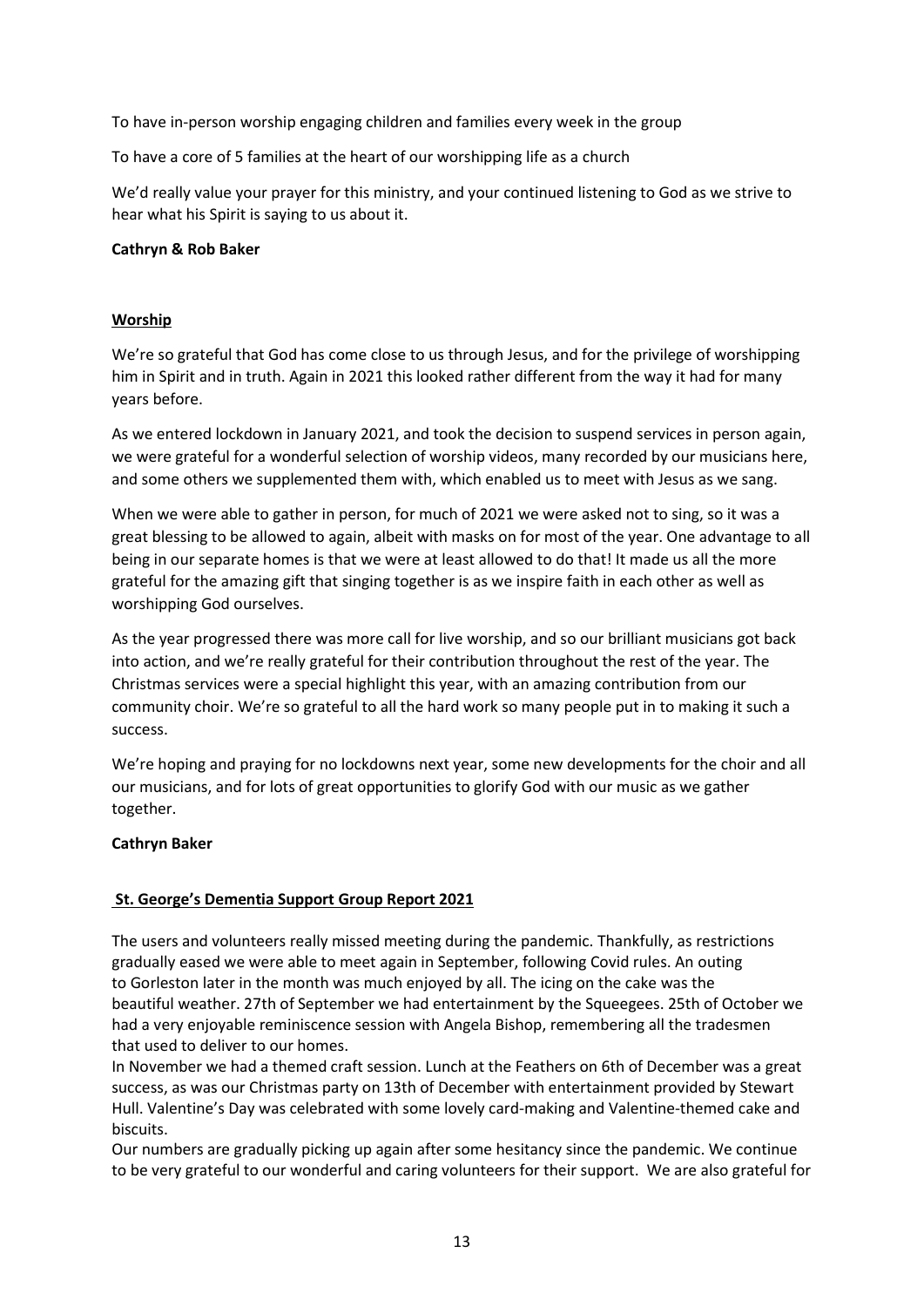the donations we have received, and our finances continue to be in good health thanks to our treasurer.

Unfortunately, we are sad to report the death of our chairman, Dave Gudgeon, who had been ill for a time. A meeting will be held soon to elect a new chairman. Dave was very hands on in helping set up the cafe, bringing much experience, contacts and enthusiasm. He will be greatly missed.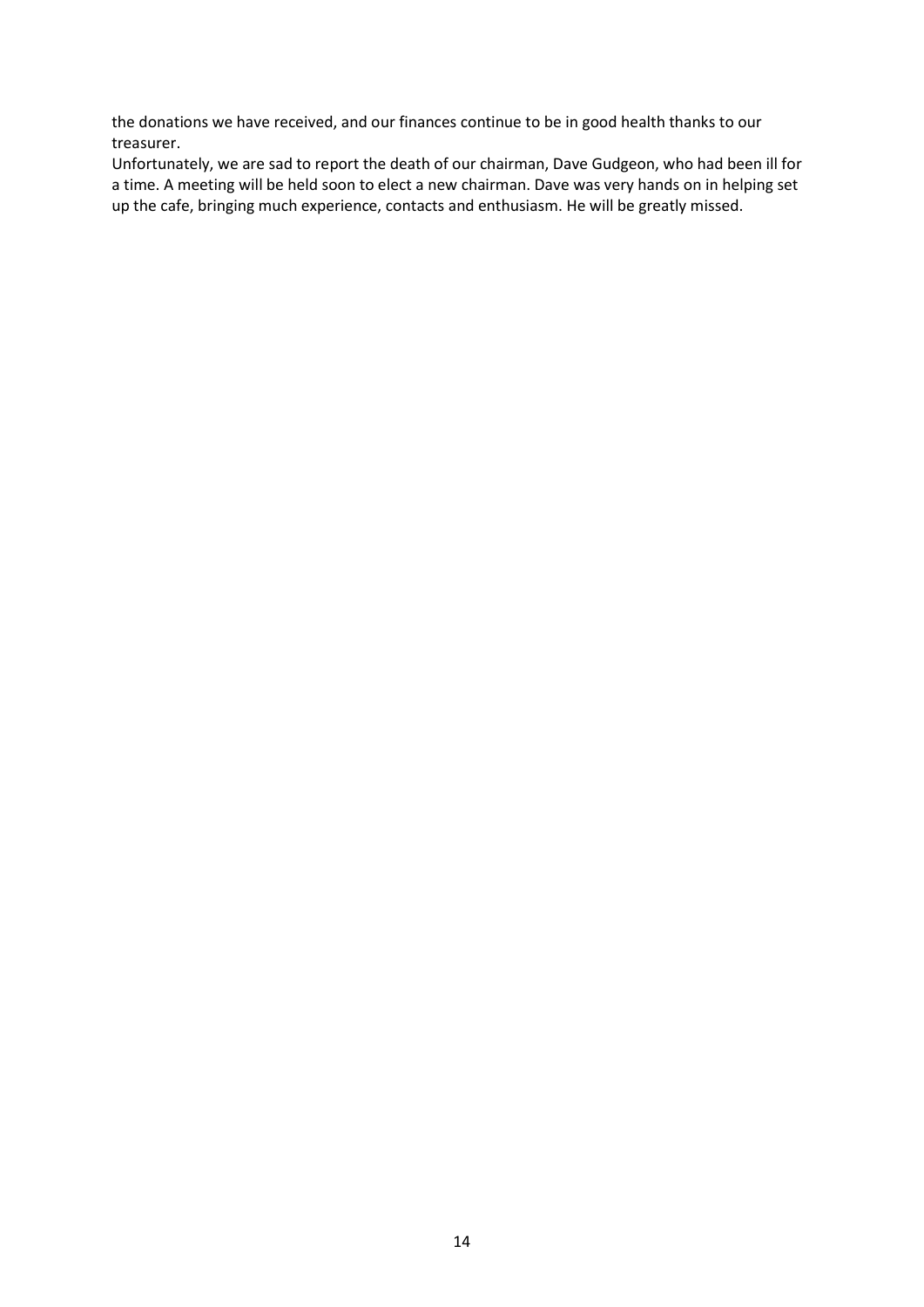## 3. Some vital nuts and bolts

## Safeguarding report

Thank you to everyone who has completed or updated the necessary training and checks for safeguarding this year. It's a very vital part of church life now and so important that we keep up to date with all the changes. So it is much appreciated that everyone has played their part.

 We were busy as usual around holiday club time with various DBS checks and updates. All went smoothly when Rob was on sabbatical and it's been a quiet year generally for our churches with regards to any safeguarding issues.

 Of course there are constant changes /legislation from the Diocese so we need to be aware of these and act accordingly.

We will let you know if anything needs to be updated or refreshed.

Once again thanks to everyone for your cooperation.

## Alison Peck

## Fabric reports

## Caistor St Edmund

The major work to revamp the drainage in the churchyard was final signed off in January 2021 and this completed all the work as recommended in the 2017 Quinquennial report .

The organ was tuned and one repair carried out to correct a stuck key. With thanks to Mr Antony Jarrold for arranging for this work to be done.

The fitting for the chancel spot light had to replaced.

The guttering and downpipe on the extension were unblocked and cleaned through – with thanks to Brian Day for arranging for this work to be carried out .

#### Jani Wymer

#### Stoke Holy Cross with Dunston

#### Dunston Church – Ongoing Works

- An area of rendering outside the front entrance is still outstanding
- The outer drainage will continue to be maintained
- The footpaths are being kept open by grass cutting
- There is an ongoing problem with bats inside the building
- The boundary fence with Dunston Hall has been damaged by a fallen tree, which has now been cleared away. The fence is in process of being addressed.

#### Stoke Church Hall – Ongoing Works

- There is an ongoing need to investigate the vertical cracking in the kitchen. An explorative dig needs to be done to examine the foundations/below ground drainage
- Internally at the far end of the gable wall, there is need for repair to the plasterboard (damaged by others). The hall in general internally might need to be considered for redecoration
- Storm damage to roof tiles and chimney requires investigation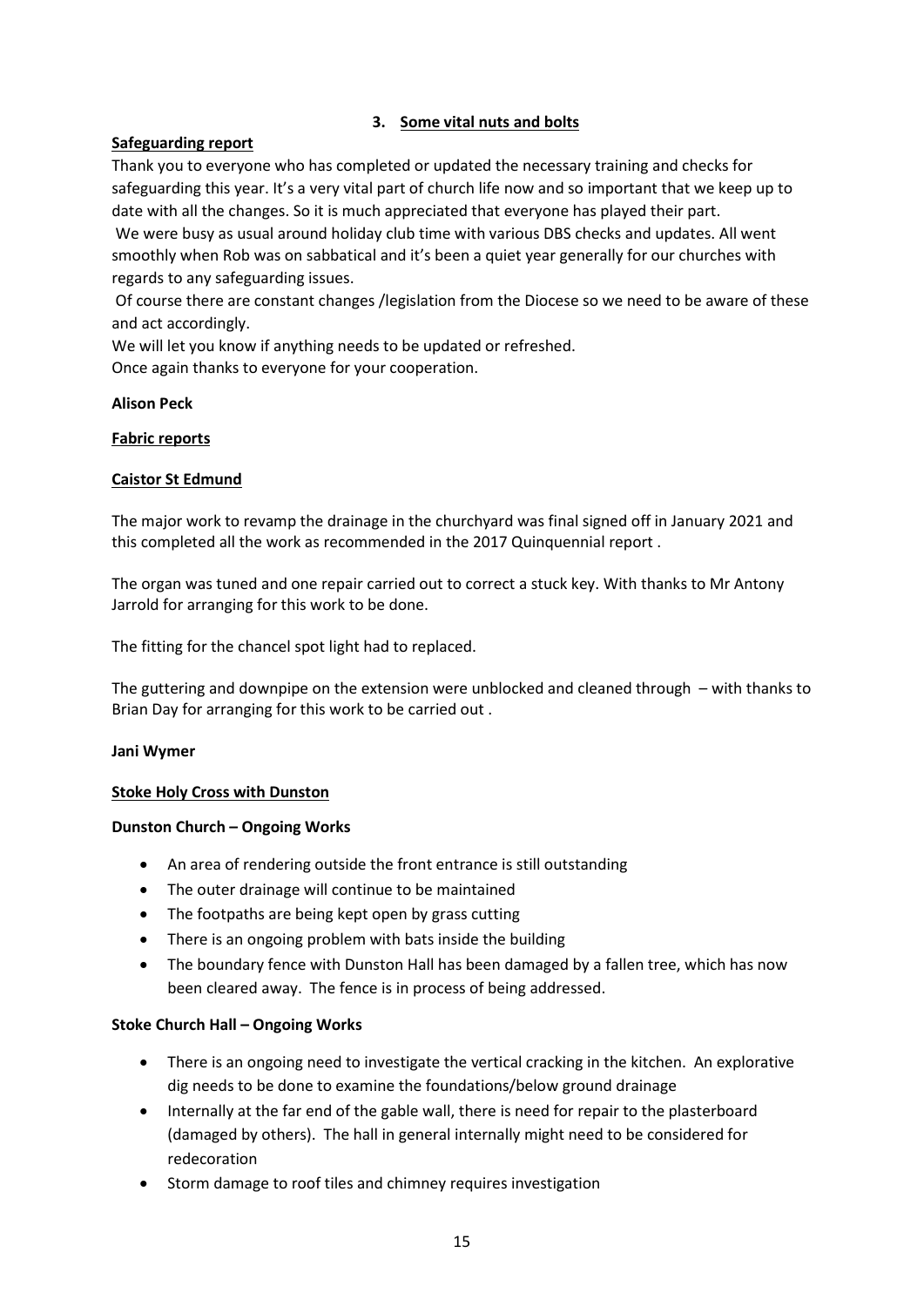• The heaters are old and insufficient to the task. Ongoing process to select appropriate replacements are in hand.

## Stoke Church – Ongoing Works

- The gates at the bottom of the main church pathway are still pending replacement. The Kidner family have offered to do this
- During the last year we had problems with the heating and drainage which have been rectified
- There is also outstanding considerable work from the quinquennial report to be completed pending quotes from various contractors. The work is considerable and final decision on the quotes received is now in process

## Roy Harding

# St. George's Hall APCM Report 2021

The major maintenance item to report is the re-felting and re-pointing of the roof. Mould appeared on the ceiling and on the wall nearest the entrance lobby. On investigation the concrete roof edge was crumbling and the lower quarter of the roadside roof needed re-felting. Three estimates were

sought but only one materialised. The work was overseen by Mr Roy Harding, fabric officer, to whom we are indebted for supplying 15 plastic trays to go under the felt all along the length of the hall. The work was undertaken by M. D. Mann Roofing, who also made good the interior by removing and treating the mould patches and redecorating. The problem seems to have been rectified. We thank the Reverend Rob Baker and Mr Andrew Harding for their advice and practical assistance in formulating the Health and Safety policy and for their understanding and interpretation of the various Steps of the Covid rules and regulations and to Brian Williams for implementing them.

It is our annual pleasure to record our grateful thanks to our team of volunteers who faithfully continue year after year to serve St. George's Hall:-

1) There is far more to the Booking Secretary's job than just letting out the hall. Joyce Williams skilfully and successfully managed to negotiate with all the hirers the need to respect the hall and its property, and to leave it clean and tidy as well as observing the Covid rules and regulations.

2) Brian's meticulous attention to detail saves us hundreds of pounds a year in solving day-today maintenance problems before they become too big.

3) Justin Cogman continues to serve us well by keeping the roadside verge in trim and cutting back the shrubs and vegetation at the sides and back of the hall.

4) Persistent weeds would soon take over the shingled area of the car park if it wasn't for the voluntary but surreptitious work of our long-term friend who wishes to remain anonymous.

With all this help, and the respect of all our hirers, St George's Hall remains a well loved community asset.

## Richard Raines